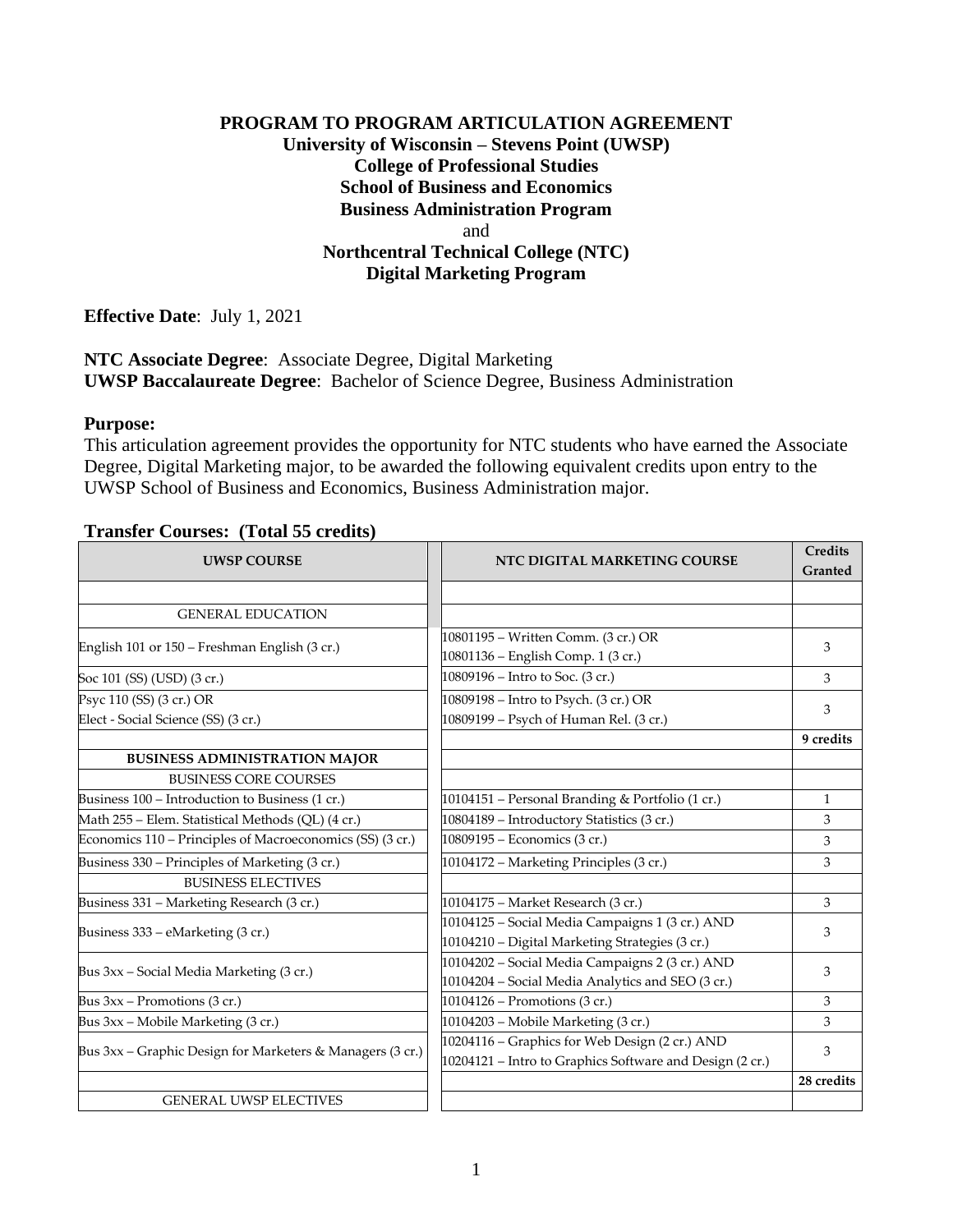| Bus 3xx - Marketing Management (3 cr.)               | 10104171 – Marketing Management (3 cr.)               | Ő.         |
|------------------------------------------------------|-------------------------------------------------------|------------|
| Bus 2xx - Email Marketing Campaigns (3 cr.)          | 10104206 - Email Marketing Campaigns (3 cr.)          |            |
| Bus $2xx$ – Content Marketing (3 cr.)                | 10104209 - Content Marketing (3 cr.)                  | З          |
| Bus 2xx – Introduction to Mass Communication (3 cr.) | 10801141 – Introduction to Mass Communication (3 cr.) | З          |
| Bus 2xx – Video for Social Media (2 cr.)             | 10206160 - Video for Social Media (2 cr.)             |            |
| Bus $2xx$ – Customer Service (2 cr.)                 | 10104103 – Customer Service (2 cr.)                   |            |
| Bus 2xx - Marketing Presentations (1 cr.)            | 10104184 - Marketing Presentations (1 cr.)            |            |
| Bus 1xx - Customer Relationship Management (1 cr.)   | 10104207 - Customer Relationship Management (1 cr.)   |            |
|                                                      |                                                       | 18 credits |
|                                                      |                                                       |            |
|                                                      | TOTAL TRANSFERRED CREDITS                             | 55         |

### **REQUIRED COURSES: (Total 71-77 credits)**

The following coursework will be required to obtain the Bachelor of Science in Business Administration:

| <b>UWSP REQUIREMENT</b>                              | <b>UWSP COURSE</b>                                    | Credits       |
|------------------------------------------------------|-------------------------------------------------------|---------------|
|                                                      |                                                       |               |
| <b>GENERAL EDUCATION</b>                             |                                                       |               |
| Written Communication                                | Engl 202 - Sophomore English                          | 3             |
| Oral Communication                                   | Comm 101 - Fundamentals of Oral Communication         | 3             |
| Wellness                                             | Choose from designated classes                        | 1             |
| Arts (ART)                                           | Choose from designated classes                        | 3             |
| Humanities (HU)                                      | Choose from designated classes                        | 3             |
| Historical Perspectives (HP)                         | Choose from designated classes                        | 3             |
| Natural Sciences (NS)                                | Choose from designated classes                        | 3             |
| Additional ART/HU/HP/NS                              | Choose from designated classes                        | 3             |
| Global Awareness (GA)                                | Can be satisfied with above classwork                 | $0 - 3$       |
| Environmental Responsibility (ER)                    | Can be satisfied with above classwork                 | $0 - 3$       |
|                                                      |                                                       | 22-28 credits |
| <b>BUSINESS ADMINISTRATION MAJOR</b>                 |                                                       |               |
| <b>BUSINESS CORE COURSES</b>                         |                                                       |               |
| Math for Social Sciences or Applied Calculus         | Math 109 or 111*                                      | 4             |
| Principles of Microeconomics (SS)                    | Econ 111                                              | 3             |
| Introduction to Financial Accounting                 | Acct 210                                              | 3             |
| Introduction to Managerial Accounting                | Acct 211                                              | 3             |
| Written Communication for the Business Professional  | <b>Bus 300</b>                                        | 3             |
| Oral Communication for the Business Professional     | <b>Bus 301</b>                                        | 3             |
| Organizational Behavior                              | <b>Bus 325</b>                                        | 3             |
| <b>Business Law and Ethics</b>                       | <b>Bus 340</b>                                        | 3             |
| Principles of Finance                                | <b>Bus 350</b>                                        | 3             |
| Principles of Production                             | <b>Bus 360</b>                                        | 3             |
| Management Information Systems                       | <b>Bus 370</b>                                        | 3             |
| Principles of Business Analytics                     | Bus 380                                               | 3             |
| Internship (EL)                                      | <b>Bus 497</b>                                        | 3             |
| Management Capstone                                  | <b>Bus 480</b>                                        | 3             |
| BUSINESS ADMINISTRATION ELECTIVES                    |                                                       |               |
| Choose from 200-400 level ACCT, BUS, or ECON courses | See course catalog and semester timetable for options | 3             |
| Choose from 200-400 level ACCT, BUS, or ECON courses | See course catalog and semester timetable for options | 3             |
|                                                      |                                                       | 49 credits    |
|                                                      |                                                       |               |
|                                                      | TOTAL REMAINING CREDITS                               | 71-77         |